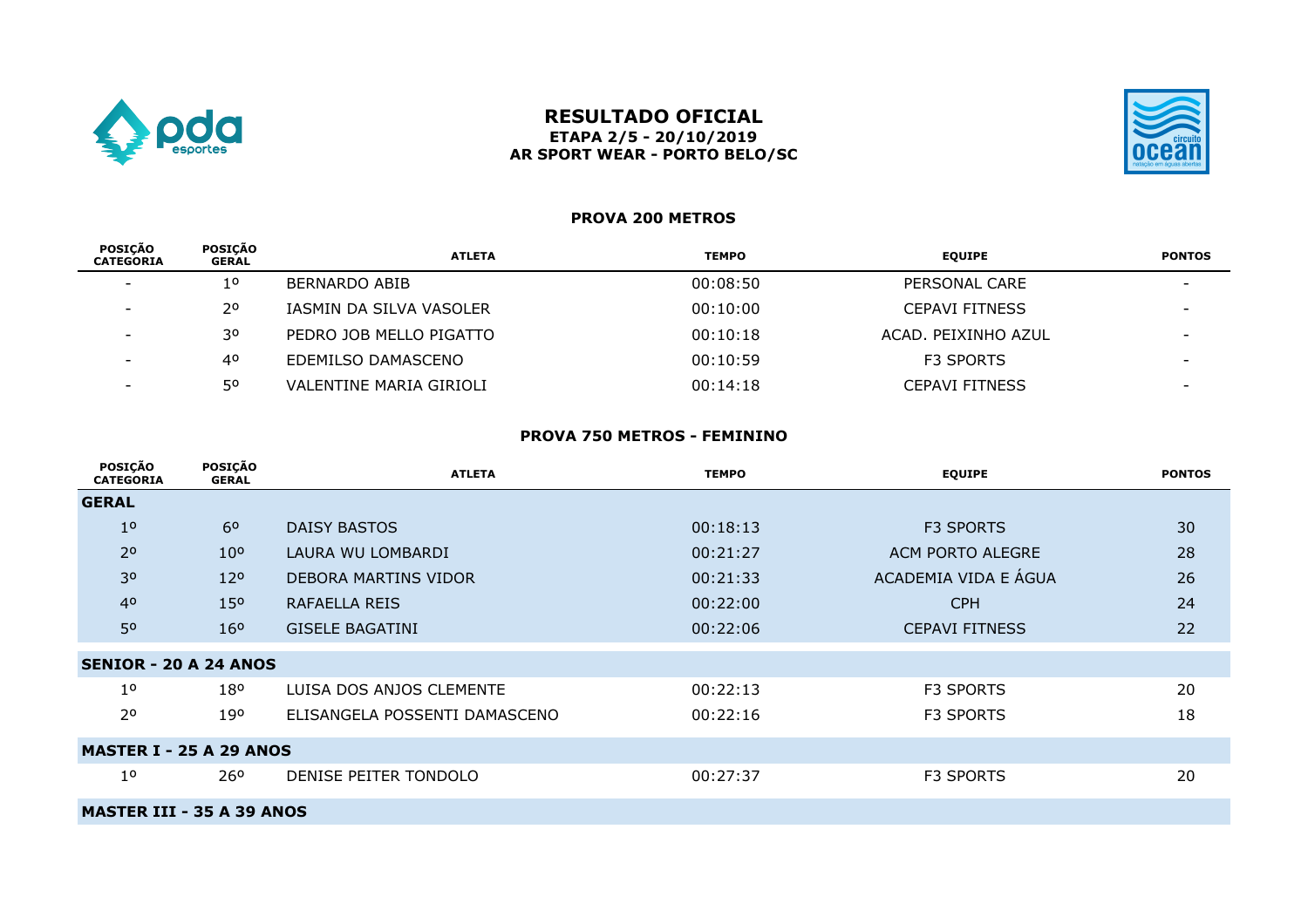| 1 <sup>o</sup>                   | 210                            | GABRIELA AURICH BARRAMACHER STEIL        | 00:22:42 | NINE ACADEMIA         | 20 |  |  |
|----------------------------------|--------------------------------|------------------------------------------|----------|-----------------------|----|--|--|
|                                  | <b>MASTER V - 45 A 49 ANOS</b> |                                          |          |                       |    |  |  |
| $1^{\circ}$                      | 220                            | CRISTINA MARISTELA SILVEIRA ABREU        | 00:23:04 | <b>CEPAVI FITNESS</b> | 20 |  |  |
| <b>MASTER VI - 50 A 54 ANOS</b>  |                                |                                          |          |                       |    |  |  |
| $1^{\circ}$                      | 250                            | JAQUELINE ARAUJO                         | 00:26:20 | <b>F3 SPORTS</b>      | 20 |  |  |
| <b>MASTER VII - 55 A 59 ANOS</b> |                                |                                          |          |                       |    |  |  |
| 10                               | 280                            | PAULA CHRISTINE ANSCHAU DO AMARAL SANTOS | 00:39:50 | LINDOIA               | 20 |  |  |

## **PROVA 750 METROS - MASCULINO**

| <b>POSIÇÃO</b><br><b>CATEGORIA</b> | <b>POSIÇÃO</b><br><b>GERAL</b> | <b>ATLETA</b>                     | <b>TEMPO</b> | <b>EQUIPE</b>         | <b>PONTOS</b> |
|------------------------------------|--------------------------------|-----------------------------------|--------------|-----------------------|---------------|
| 1 <sup>0</sup>                     | 1 <sup>0</sup>                 | <b>NORTON LEAL BORGES</b>         | 00:13:16     | <b>CPH</b>            | 30            |
| 2 <sup>o</sup>                     | 2 <sup>o</sup>                 | RICARDO MIRANDA                   | 00:15:25     | <b>CPH</b>            | 28            |
| 30                                 | 30                             | <b>NEMO DE SOUZA</b>              | 00:16:50     | <b>F3 SPORTS</b>      | 26            |
| 40                                 | 40                             | <b>THIAGO REGIS</b>               | 00:17:50     | <b>CPH</b>            | 24            |
| 50                                 | 50                             | MARCIO QUEVEDO                    | 00:18:01     | <b>CHICAO TRI</b>     | 22            |
|                                    |                                |                                   |              |                       |               |
| <b>INFANTIL - 10 A 13 ANOS</b>     |                                |                                   |              |                       |               |
| 1 <sup>o</sup>                     | 80                             | GABRIEL BITELBRUNN PINHEIRO       | 00:20:21     | <b>CEPAVI FITNESS</b> | 20            |
| 1 <sup>0</sup>                     | 11 <sup>o</sup>                | GABRIEL WU LOMBARDI               | 00:21:30     | ACM PORTO ALEGRE      | 18            |
| 30                                 | 130                            | <b>GUSTAVO DAVESSAC</b>           | 00:21:36     | ITJ TRAVESSIAS        | 16            |
| <b>JUVENIL - 14 A 16 ANOS</b>      |                                |                                   |              |                       |               |
| 1 <sup>o</sup>                     | 90                             | EDUARDO FREITAS ALMEIDA           | 00:20:29     | F3 SPORTS             | 20            |
| 20                                 | 230                            | VICTOR HUGO DE LIMA BATISTA       | 00:24:40     | <b>CEPAVI FITNESS</b> | 18            |
| 30                                 | 240                            | LUCAS LINDEMANN ANSCHAU DO AMARAL | 00:25:31     | <b>SPORTCENTER</b>    | 16            |
| <b>JÚNIOR - 17 A 19 ANOS</b>       |                                |                                   |              |                       |               |
| 1 <sup>0</sup>                     | $20^{\circ}$                   | <b>GABRIEL MELO MARCON PINTO</b>  | 00:22:29     | <b>CEPAVI FITNESS</b> | 20            |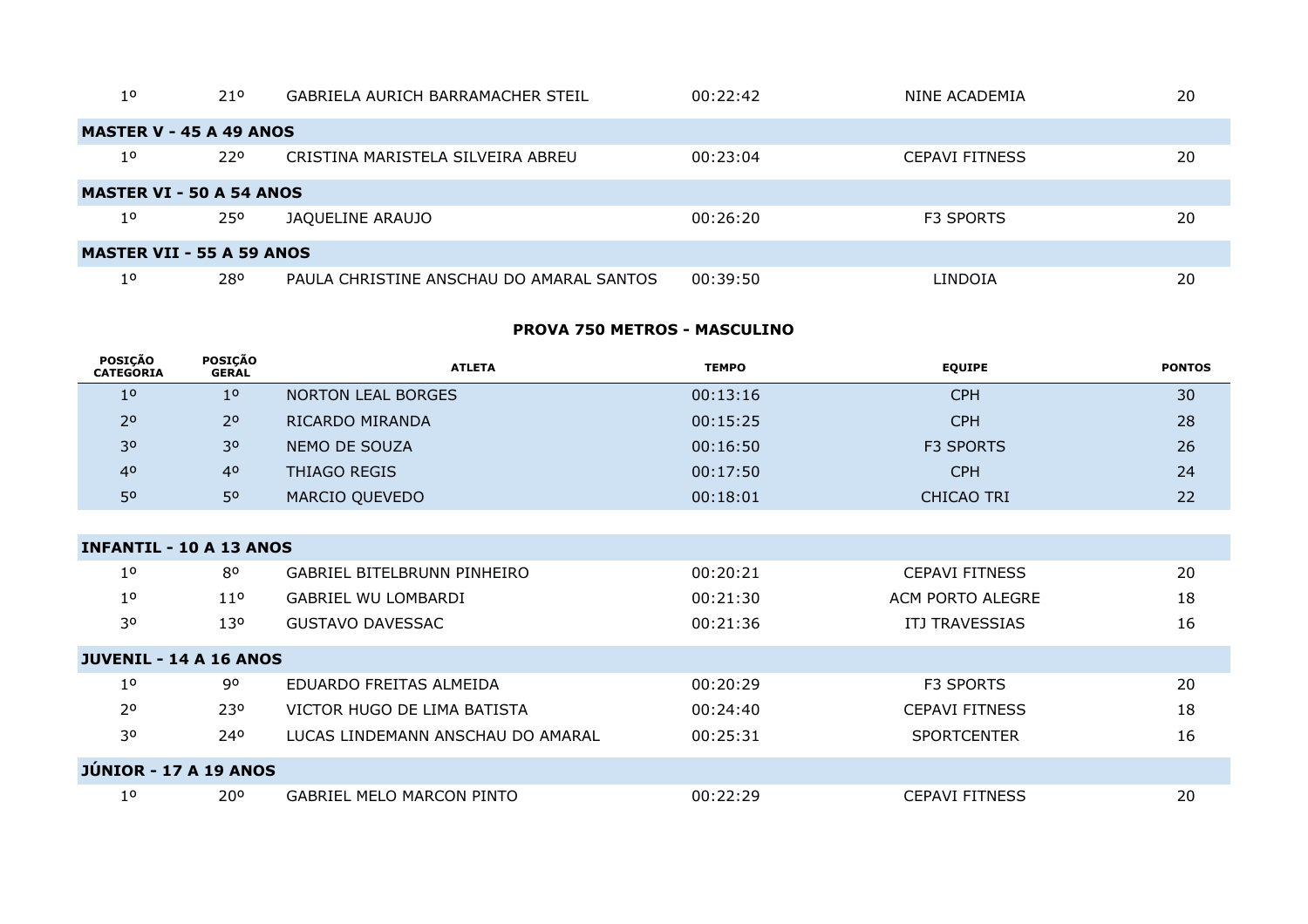| <b>MASTER III - 35 A 39 ANOS</b> |                             |                                |                   |                      |    |  |  |  |
|----------------------------------|-----------------------------|--------------------------------|-------------------|----------------------|----|--|--|--|
| $1^{\circ}$                      | 70                          | RODRIGO BORGES MARTINS         | 00:19:55          | POWER ASS. ESPORTIVA | 20 |  |  |  |
| 2 <sup>o</sup>                   | 140                         | MARCO ANTONIO ANGELO LEVIEN JR | 00:21:47          | <b>CBS RUNNIG</b>    | 18 |  |  |  |
| 30                               | 17 <sup>o</sup>             | ALEXANDRE MARTINS ZAICZUK      | 00:22:10          | NINE ACADEMIA        | 16 |  |  |  |
| $\sim$                           | $\overline{\phantom{a}}$    | ADALVIR JUNIOR                 | <b>DESISTENTE</b> | KRUN                 |    |  |  |  |
|                                  | <b>MASTER IX - +70 ANOS</b> |                                |                   |                      |    |  |  |  |
| $1^{\circ}$                      | 270                         | ANTÔNIO QUILLINAN MACHADO      | 00:29:50          | POWER ASS. ESPORTIVA | 20 |  |  |  |

#### **PROVA 1.500 METROS - FEMININO**

| <b>POSICÃO</b><br><b>CATEGORIA</b> | POSIÇÃO<br><b>GERAL</b> | <b>ATLETA</b>                  | <b>TEMPO</b> | <b>EQUIPE</b>            | <b>PONTOS</b> |  |
|------------------------------------|-------------------------|--------------------------------|--------------|--------------------------|---------------|--|
| <b>GERAL</b>                       |                         |                                |              |                          |               |  |
| 1 <sup>0</sup>                     | 12 <sup>o</sup>         | <b>MARCELA PIERRY</b>          | 00:27:44     | FPAE   VIDA ATIVA        | 30            |  |
| 2 <sup>o</sup>                     | 180                     | KARINE LIMA ROSSI              | 00:29:54     | ITJ TRAVESSIAS           | 28            |  |
| 30                                 | 220                     | <b>REGINA FELDMAN</b>          | 00:30:39     | <b>TREINO TRAVESSIAS</b> | 26            |  |
| 4 <sup>0</sup>                     | 230                     | VIRGINIA LUIZ CERQUEIRA SANTOS | 00:30:45     | <b>GANA TRAVESSIAS</b>   | 24            |  |
| 50                                 | 240                     | <b>TAILINE LISBOA</b>          | 00:30:59     | CEFID/UDESC              | 22            |  |
|                                    |                         |                                |              |                          |               |  |
| <b>INFANTIL - 10 A 13 ANOS</b>     |                         |                                |              |                          |               |  |
| $1^{\circ}$                        | 35 <sup>o</sup>         | LAURA TEIXEIRA ROST            | 00:32:39     | ACAD. PEIXINHO AZUL      | 20            |  |
| <b>JUVENIL - 14 A 16 ANOS</b>      |                         |                                |              |                          |               |  |
| 1 <sup>o</sup>                     | 480                     | AMANDA TEIXEIRA ROST           | 00:36:42     | ACAD. PEIXINHO AZUL      | 20            |  |
| 20                                 | 670                     | <b>JULIA DA SILVEIRA</b>       | 00:45:51     | ACM PORTO ALEGRE         | 18            |  |
| 30                                 | 700                     | MARIA EDUARDA ROSA DA LUZ      | 00:47:00     | <b>DUDA ROSA</b>         | 16            |  |
| <b>SENIOR - 20 A 24 ANOS</b>       |                         |                                |              |                          |               |  |
| 1 <sup>o</sup>                     | 42°                     | <b>JULIA FERNANDES BARROSO</b> | 00:36:08     | CEFID/UDESC              | 20            |  |
| 2 <sup>o</sup>                     | 570                     | LUIZA FERRARI PASSEGGIO        | 00:41:43     | ACADEMIA VIDA E ÁGUA     | 18            |  |
| <b>MASTER I - 25 A 29 ANOS</b>     |                         |                                |              |                          |               |  |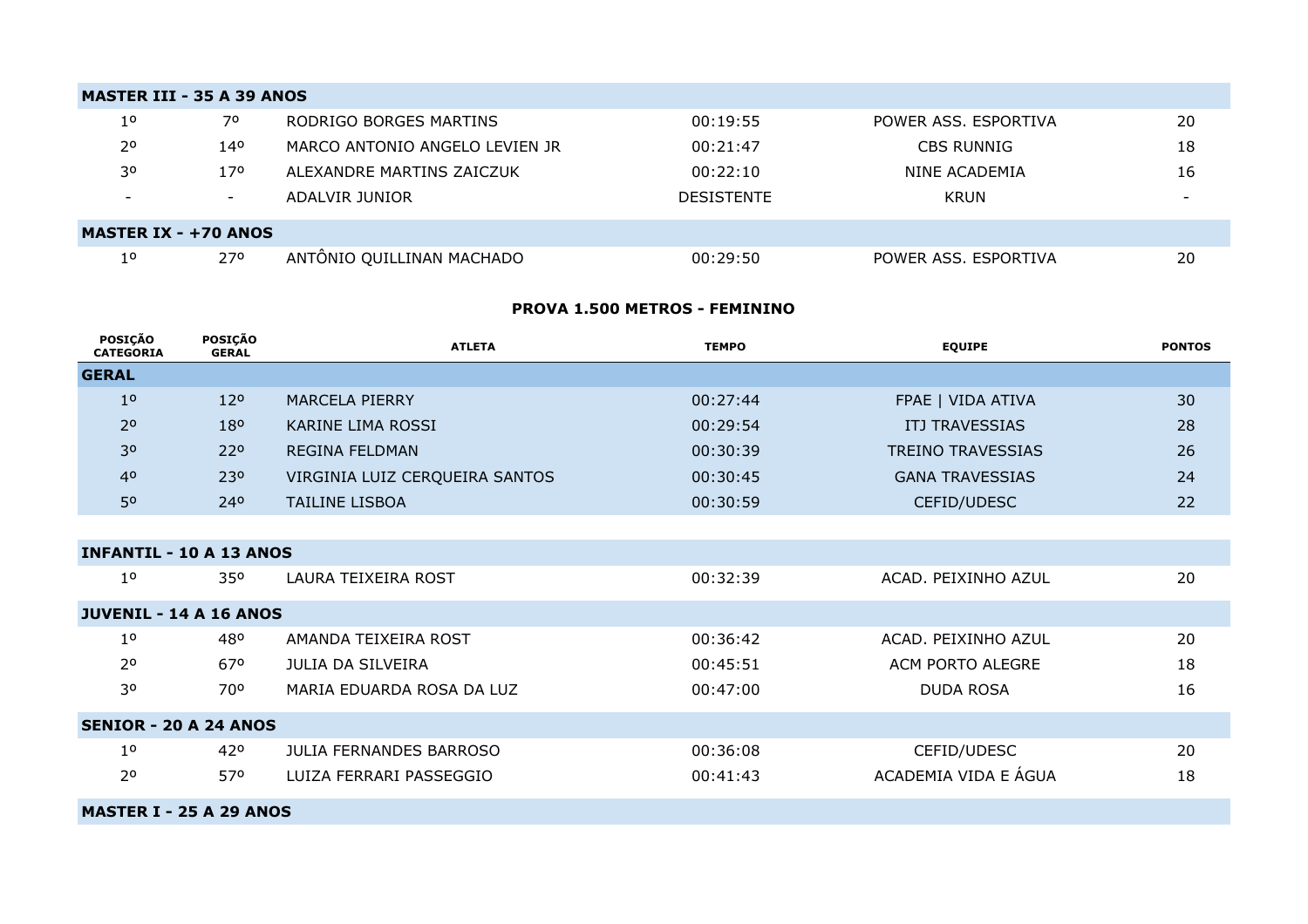| 1 <sup>0</sup>                   | 390                             | <b>VELUMA ORSO</b>                | 00:35:48 | RTT ASSESSORIA                      | 20 |  |  |
|----------------------------------|---------------------------------|-----------------------------------|----------|-------------------------------------|----|--|--|
| 20                               | 530                             | KELLY GUEDES RODRIGUES DOS SANTOS | 00:39:04 | POLICIA MILITAR SC                  | 18 |  |  |
| <b>MASTER II - 30 A 34 ANOS</b>  |                                 |                                   |          |                                     |    |  |  |
| 1 <sup>o</sup>                   | 580                             | PAMELA SOUZA                      | 00:41:57 | <b>CPH</b>                          | 20 |  |  |
| <b>MASTER III - 35 A 39 ANOS</b> |                                 |                                   |          |                                     |    |  |  |
| 1 <sup>o</sup>                   | <b>26°</b>                      | LUANA CLAUDIA TORRES              | 00:31:20 | LIRA TENIS CLUBE                    | 20 |  |  |
| 2 <sup>o</sup>                   | 730                             | DANIELLE MONTEMOR PICHETH         | 00:52:54 | <b>MONTEMOR</b>                     | 18 |  |  |
| <b>MASTER IV - 40 A 44 ANOS</b>  |                                 |                                   |          |                                     |    |  |  |
| 1 <sup>0</sup>                   | 590                             | RENATA SILVÉRIO DE LUCA           | 00:42:16 | TREINO TRAVESSIAS / GANA TRAVESSIAS | 20 |  |  |
| <b>MASTER V - 45 A 49 ANOS</b>   |                                 |                                   |          |                                     |    |  |  |
| 1 <sup>0</sup>                   | 550                             | MARIA CLAUDIA PEIXOTO CENCI       | 00:40:37 | FABIO PIERRY ASS. ESPORTIVA         | 20 |  |  |
| 2 <sup>o</sup>                   | 560                             | FERNANDA TEREZINHA VIEIRA         | 00:41:09 | <b>TREINO TRAVESSIAS</b>            | 18 |  |  |
|                                  | <b>MASTER VI - 50 A 54 ANOS</b> |                                   |          |                                     |    |  |  |
| 1 <sup>0</sup>                   | 720                             | ELIANE MANSAN                     | 00:50:14 | ACAD. PEIXINHO AZUL                 | 20 |  |  |

# **PROVA 1.500 METROS - MASCULINO**

| POSIÇÃO<br><b>CATEGORIA</b>    | <b>POSIÇÃO</b><br><b>GERAL</b> | <b>ATLETA</b>               | <b>TEMPO</b> | <b>EQUIPE</b>         | <b>PONTOS</b> |
|--------------------------------|--------------------------------|-----------------------------|--------------|-----------------------|---------------|
| <b>GERAL</b>                   |                                |                             |              |                       |               |
| 1 <sup>0</sup>                 | 1 <sup>0</sup>                 | LUCAS DAVESSAC              | 00:21:50     | <b>ITJ TRAVESSIAS</b> | 30            |
| 2 <sup>o</sup>                 | 2 <sup>o</sup>                 | LUIZ GUILHERME ANTONATTI    | 00:22:05     | <b>SOW BRASIL</b>     | 28            |
| 30                             | 30                             | <b>JULIO CESAR BIRKNER</b>  | 00:22:16     | <b>UNISUL</b>         | 26            |
| 4 <sup>0</sup>                 | 4 <sup>0</sup>                 | <b>LUCAS RECH</b>           | 00:22:35     | ABAIN NATAÇÃO BRUSQUE | 24            |
| 50                             | 50                             | <b>HENRIQUE ABIB</b>        | 00:23:38     | PERSONAL CARE         | 22            |
|                                |                                |                             |              |                       |               |
| <b>INFANTIL - 10 A 13 ANOS</b> |                                |                             |              |                       |               |
| $1^{\circ}$                    | 430                            | JOÃO VITOR MOREIRA DA SILVA | 00:36:09     | ACAD. PEIXINHO AZUL   | 20            |
| 2 <sup>o</sup>                 | 440                            | GUILHERME MARINHO GUGLIELMO | 00:36:13     | LIRA TENIS CLUBE      | 18            |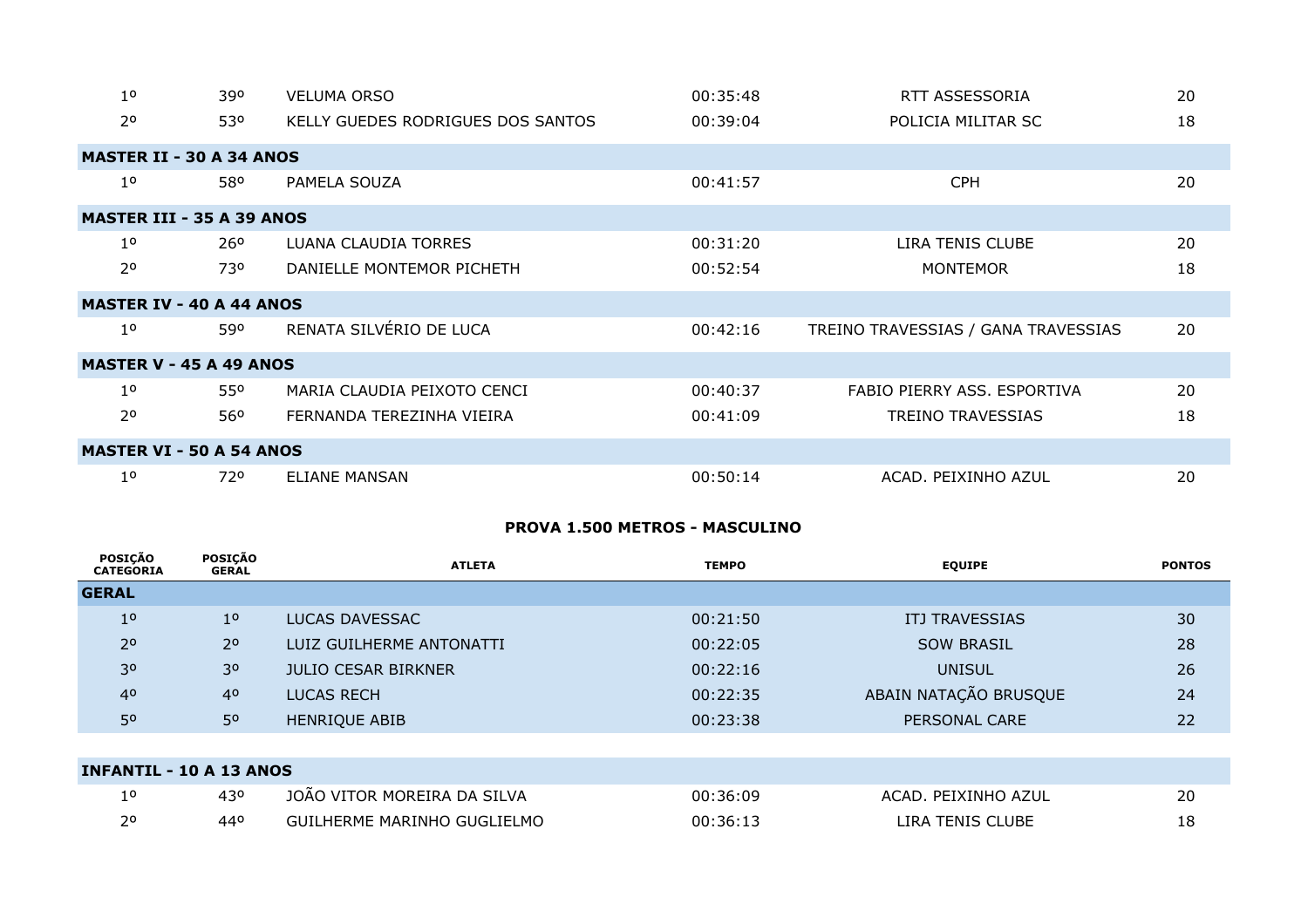| <b>JUVENIL - 14 A 16 ANOS</b>    |                 |                                         |          |                     |    |
|----------------------------------|-----------------|-----------------------------------------|----------|---------------------|----|
| 1 <sup>o</sup>                   | 10 <sup>o</sup> | CRISTIANO AGLICERIO PEREIRA             | 00:26:30 | NADAR ITAJAI        | 20 |
| 2 <sup>o</sup>                   | 17 <sup>o</sup> | PEDRO MANOEL MOREIRA DA SILVA           | 00:29:47 | ACAD. PEIXINHO AZUL | 18 |
| 30                               | 65 <sup>o</sup> | LUCAS GIRADI                            | 00:45:07 | <b>F3 SPORTS</b>    | 16 |
| <b>SENIOR - 20 A 24 ANOS</b>     |                 |                                         |          |                     |    |
| 1 <sup>0</sup>                   | 250             | <b>NATAN LEAL BORGES</b>                | 00:31:09 | <b>CPH</b>          | 20 |
| <b>MASTER I - 25 A 29 ANOS</b>   |                 |                                         |          |                     |    |
| 1 <sup>0</sup>                   | 41°             | <b>MATHEUS PERES</b>                    | 00:36:05 | CEFID/UDESC         | 20 |
| 2 <sup>o</sup>                   | 490             | <b>GILLIARD JUNCKES</b>                 | 00:37:53 | NADAR ITAJAI        | 18 |
| <b>MASTER II - 30 A 34 ANOS</b>  |                 |                                         |          |                     |    |
| 1 <sup>o</sup>                   | 80              | <b>BRUNO SEEMANN</b>                    | 00:25:33 | LIRA TENIS CLUBE    | 20 |
| 2 <sup>o</sup>                   | 90              | <b>BRUNO BOPPRE</b>                     | 00:26:09 | <b>SOW BRASIL</b>   | 18 |
| 30                               | 11 <sup>o</sup> | FELIPE DOMINGOS LISBOA                  | 00:26:35 | CEFID/UDESC         | 16 |
| 40                               | 130             | <b>GABRIEL JACOMEL</b>                  | 00:27:47 | AR SPORT WEAR       | 14 |
| 50                               | 290             | <b>LEANDRO BARBOSA</b>                  | 00:31:43 | <b>CPH</b>          | 12 |
| 60                               | 330             | KARLEL MARQUES                          | 00:32:09 | <b>CLUBE THALIA</b> | 10 |
| 70                               | 540             | RAFAEL FRANZONI                         | 00:39:33 | <b>F3 SPORTS</b>    | 9  |
| 80                               | 62°             | <b>GUILHERME KUHN</b>                   | 00:44:48 | AK                  | 8  |
| 90                               | 750             | ALEX RENATO ALVES DE OLIVEIRA           | 00:55:11 | AK                  | 7  |
| 10 <sup>o</sup>                  | 76 <sup>o</sup> | RODRIGO AMORIM                          | 00:59:45 | POLICIA MILITAR SC  | 6  |
| <b>MASTER III - 35 A 39 ANOS</b> |                 |                                         |          |                     |    |
| 1 <sup>0</sup>                   | 70              | JOAO GUILHERME DE MELO                  | 00:24:20 | CEFID/UDESC         | 20 |
| 2 <sup>o</sup>                   | 16 <sup>o</sup> | RAMAI MENDES MACEDO DE VASCONCELOS DIAS | 00:29:43 | LIRA TENIS CLUBE    | 18 |
| 30                               | 370             | <b>CAMILO MENGARDA</b>                  | 00:33:55 | LOJA DA IRRIGAÇÃO   | 16 |
| 40                               | 380             | <b>CLAYTON BERNARDO</b>                 | 00:34:10 | ACQUAMUNDI          | 14 |
| 50                               | 470             | LUCIO VASCONCELLO DO AMARAL ABREU       | 00:36:22 | NINE ACADEMIA       | 12 |
| 60                               | 61°             | <b>WALTER LOPES PEDRO</b>               | 00:44:42 | <b>F3 SPORTS</b>    | 10 |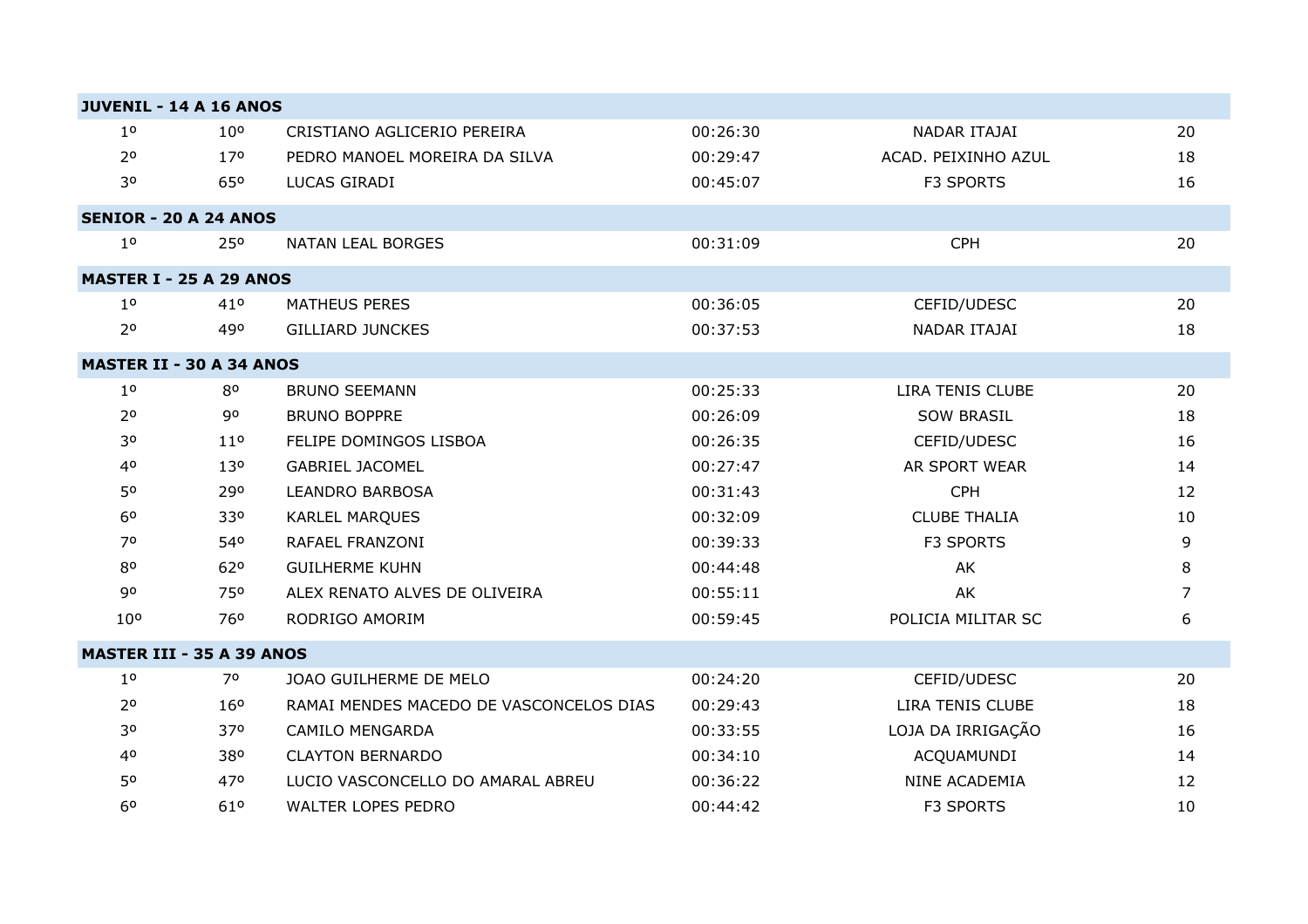| 70                               | 660             | ERICO LOMBARDI                     | 00:45:50 | ACM PORTO ALEGRE       | 9              |
|----------------------------------|-----------------|------------------------------------|----------|------------------------|----------------|
| 80                               | 680             | CARLOS ROBERTO CONSTANTINOV JUNIOR | 00:45:53 | NINE ACADEMIA          | 8              |
| 90                               | 690             | EDUARDO JAQUES DA LUZ              | 00:46:58 | PAI DA DUDA            | 7              |
| <b>MASTER IV - 40 A 44 ANOS</b>  |                 |                                    |          |                        |                |
| 1 <sup>o</sup>                   | 6 <sup>o</sup>  | <b>LEANDRO MENEGAZ</b>             | 00:24:08 | POWER ASS. ESPORTIVA   | 20             |
| 2 <sup>0</sup>                   | 200             | RODOLFO KOCHE                      | 00:30:04 | POWER ASS. ESPORTIVA   | 18             |
| 30                               | 280             | <b>MAURO ROBERTO HIRT</b>          | 00:31:36 | POWER ASS, ESPORTIVA   | 16             |
| 40                               | 310             | <b>FERNANDO BECHER</b>             | 00:31:54 | NINE ACADEMIA          | 14             |
| 50                               | 340             | CARLOS JOSÉ HEIMFARTH              | 00:32:38 | MARLIM NATAÇÃO         | 12             |
| 60                               | 36 <sup>o</sup> | <b>MARCELO GROSSI</b>              | 00:33:00 | POWER ASS. ESPORTIVA   | 10             |
| 70                               | 40°             | <b>RAY BORGES MARTINS</b>          | 00:35:59 | POWER ASS. ESPORTIVA   | 9              |
| 80                               | 50°             | EDUARDO MEINEL BOEHME              | 00:38:37 | BLUMENAU ÁGUAS ABERTAS | 8              |
| 90                               | 520             | <b>JULIANO VIECELI</b>             | 00:38:55 | SEM EQUIPE             | $\overline{7}$ |
| 10 <sup>o</sup>                  | 60°             | MIGUEL MORETO                      | 00:42:33 | F3 SPORTS              | 6              |
| 11 <sup>o</sup>                  | 640             | DAGOBERTO CASTOLDI                 | 00:45:02 | ITJ TRAVESSIAS         | 5              |
| <b>MASTER V - 45 A 49 ANOS</b>   |                 |                                    |          |                        |                |
| 1 <sup>o</sup>                   | 270             | DANIEL SCHLICHTING                 | 00:31:27 | POWER ASS. ESPORTIVA   | 20             |
| 2 <sup>o</sup>                   | 30°             | FABIO JOBIM                        | 00:31:48 | VIVABEM ASS. ESPORTIVA | 18             |
| 30                               | 450             | LUCIANO SOUSA DA COSTA             | 00:36:16 | POWER ASS. ESPORTIVA   | 16             |
| 40                               | 51°             | <b>HUGO NORA</b>                   | 00:38:41 | <b>BAEPENDI</b>        | 14             |
| 50                               | 630             | JOÃO FRANCISCO ANSCHAU DO AMARAL   | 00:44:56 | <b>SPORTCENTER</b>     | 12             |
| 6 <sup>o</sup>                   | 740             | VALDEMIR MANOEL SILVA              | 00:53:46 | <b>VMS</b>             | 10             |
| <b>MASTER VI - 50 A 54 ANOS</b>  |                 |                                    |          |                        |                |
| 1 <sup>0</sup>                   | 190             | <b>HERMAN FERBER</b>               | 00:29:58 | POWER ASS. ESPORTIVA   | 20             |
| 2 <sup>0</sup>                   | 21 <sup>o</sup> | MAURÍCIO LATERÇA MARTINS           | 00:30:18 | F3 SPORTS              | 18             |
| <b>MASTER VII - 55 A 59 ANOS</b> |                 |                                    |          |                        |                |
| 1 <sup>0</sup>                   | 140             | DANIEL JUAN PAGANO                 | 00:28:19 | <b>GANA TRAVESSIAS</b> | 20             |
| 2 <sup>o</sup>                   | 320             | <b>ANDRE XAVIER</b>                | 00:32:06 | <b>F3 SPORTS</b>       | 18             |